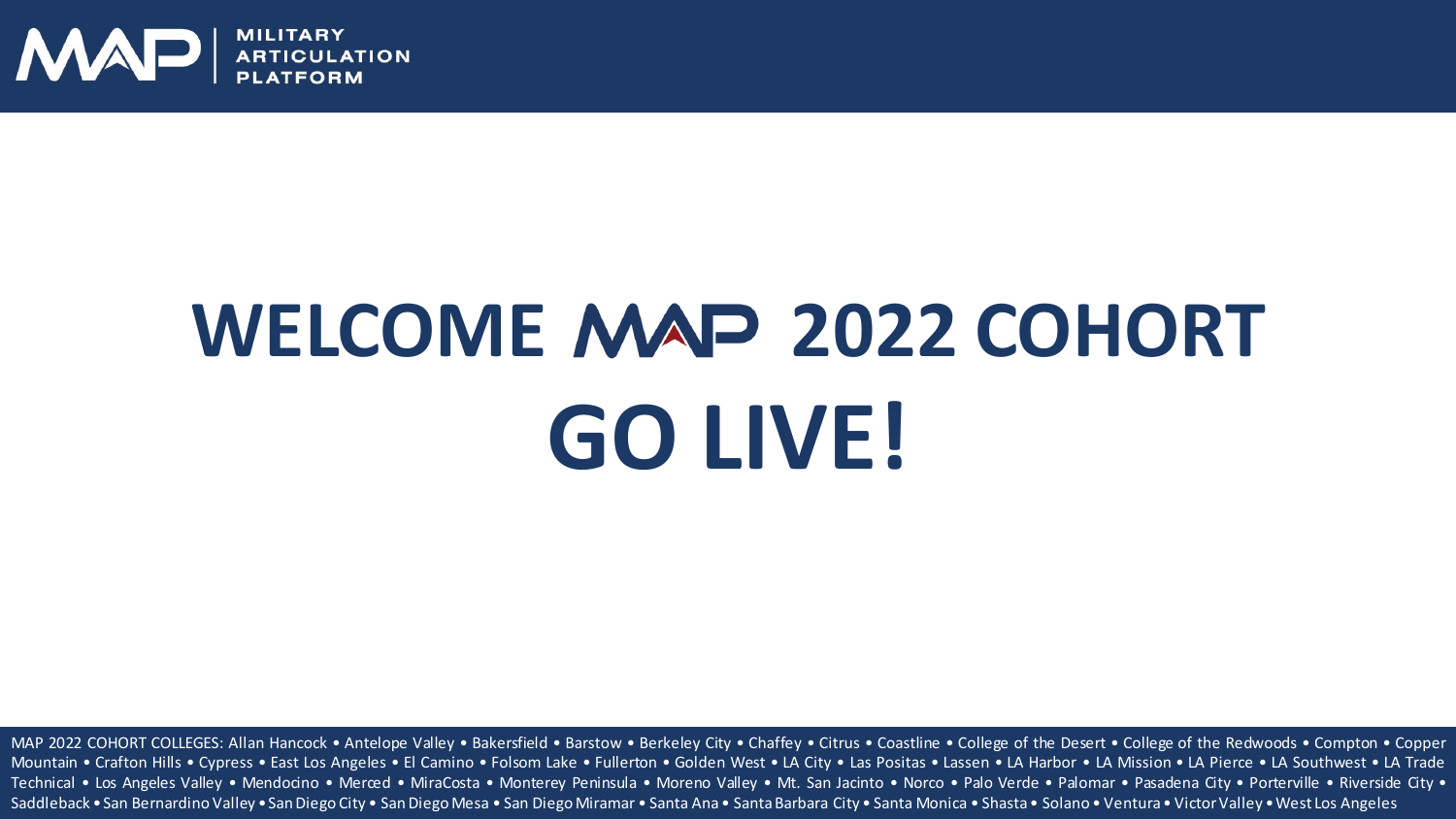

## **MAP LEADERSHIP TEAM**



**Samuel Lee** VPAA Norco College & MAP Oversight



**Mark DeAsis** Dean Enrollment Services & MAP Administrator **Terence Nelson** MAP Project Consultant



**Janelle Brekke** MAP Evaluator



**Calvin Klein Gloria** MAP Project Expert



**Pedro Campos** MAP Chief Architect



**Weston Kilbride** MAP Customer Success Manager

**Brook Goins** MAP Customer Success Manager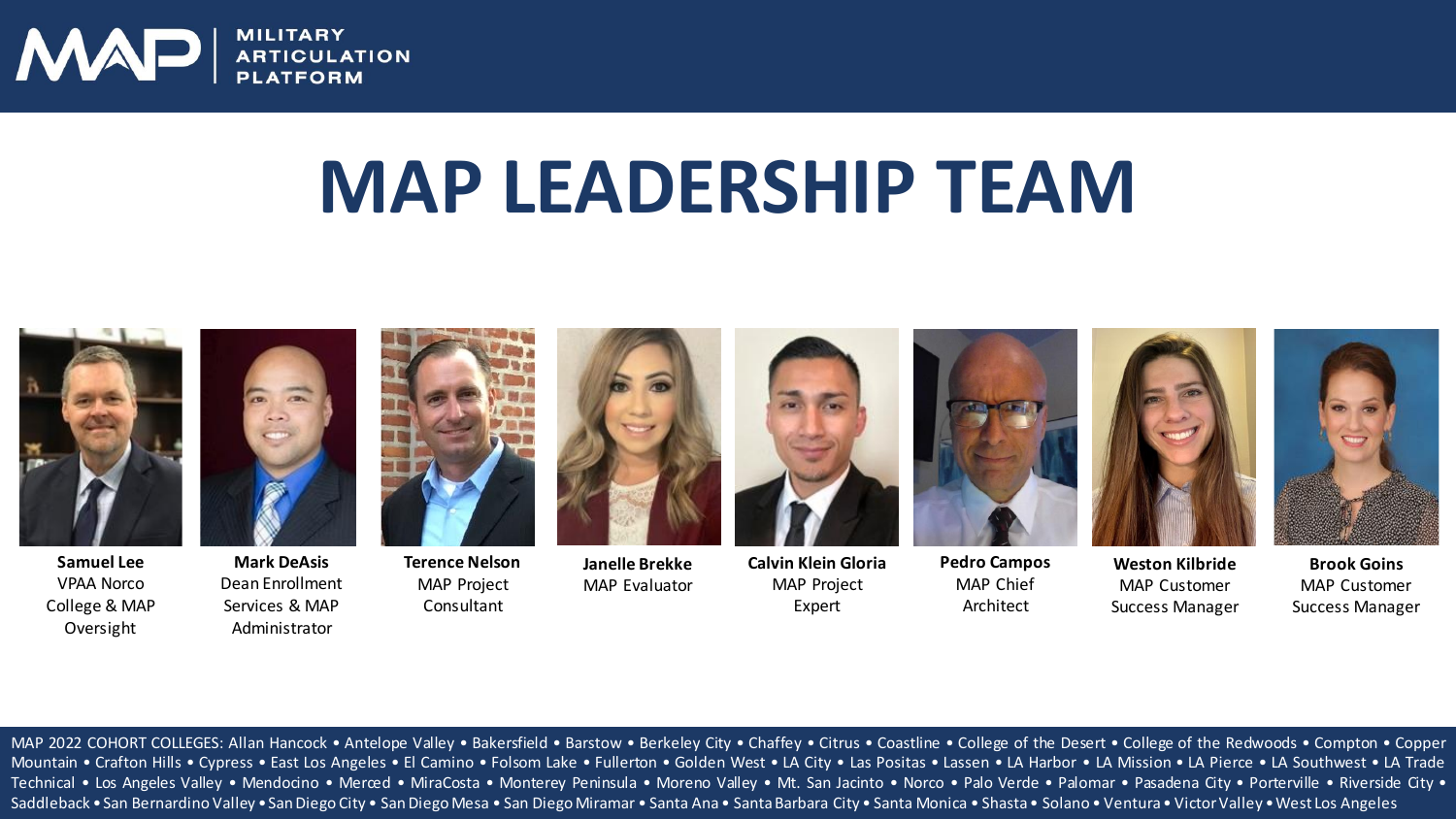



#### **Please introduce yourselves in the chat!**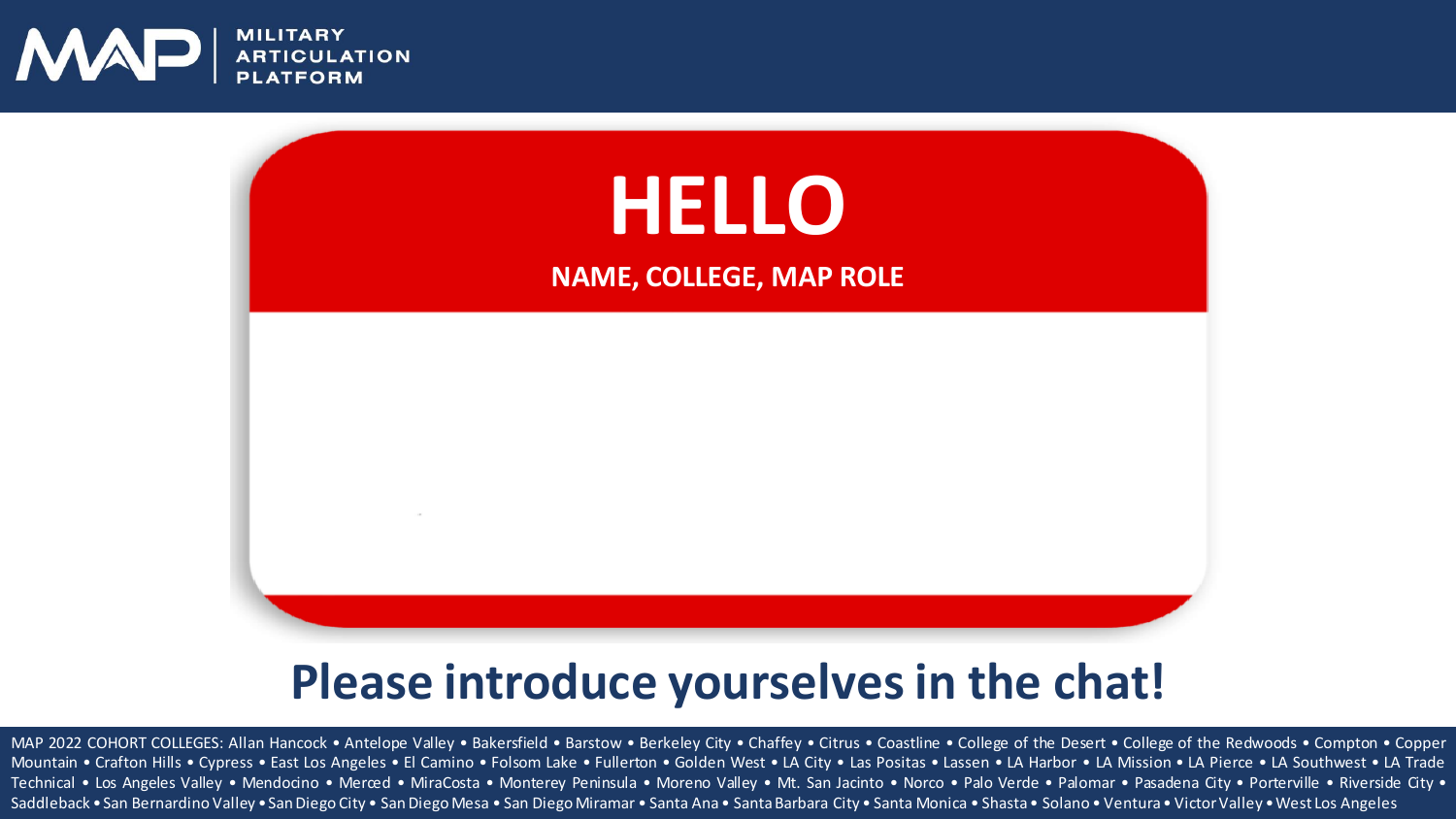

### **10:00-10:10 Welcome**

## **FOCUS TODAY**

**Configuring Platform Creating Articulations Intro to Student Intake Articulation Adoptions**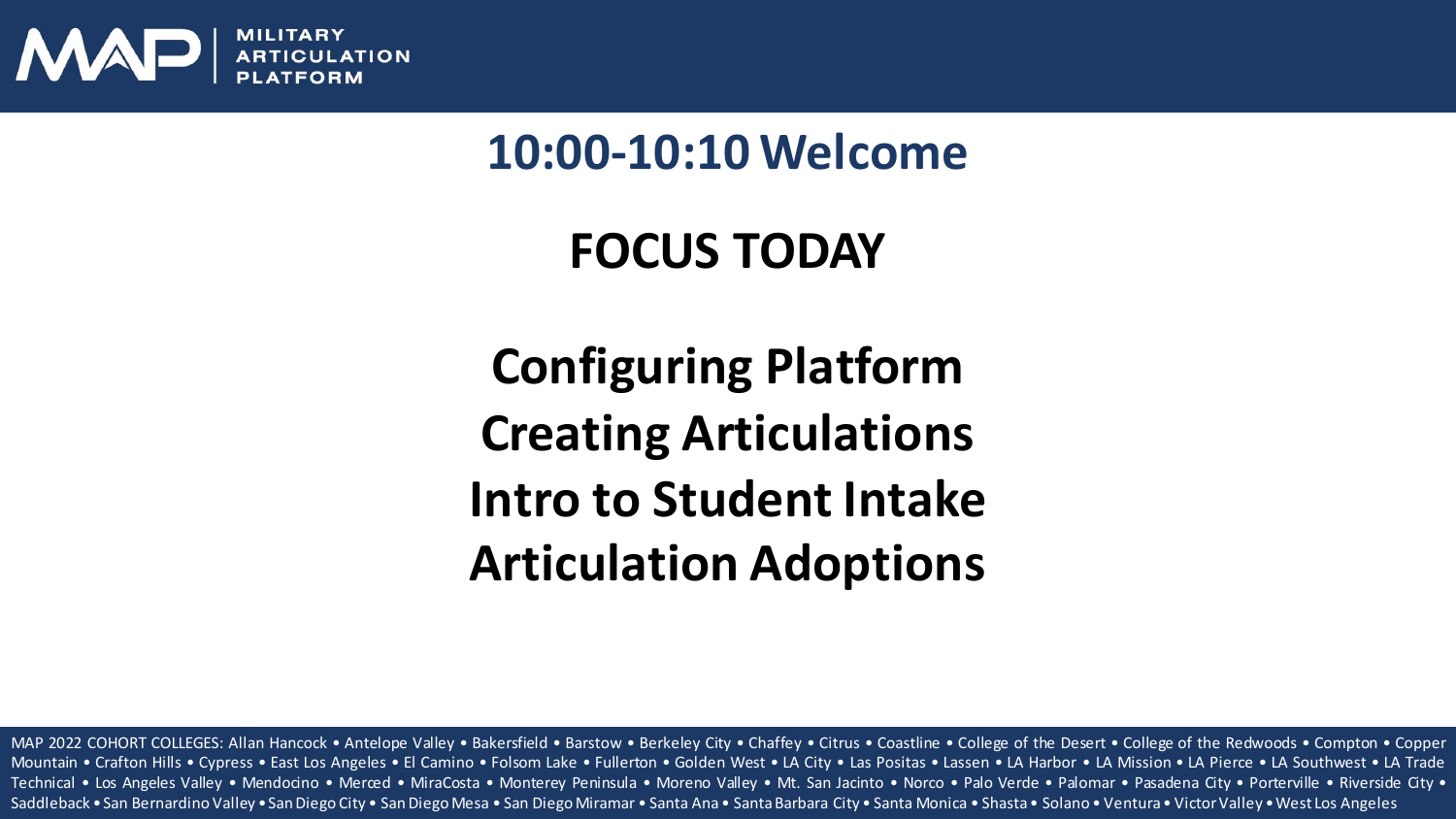

## **Phased Fridays 1:00PM – 2:50PM**

| February 15th          | Go Live (Today)                             |
|------------------------|---------------------------------------------|
| March 18 <sup>th</sup> | <b>Articulation Adoption Module</b>         |
| April 8th              | Veteran Intake Module                       |
| April 22nd             | Veteran Self Access Module                  |
| May $6th$              | <b>Uniform Credit Recommendation Module</b> |
| June 3rd               | <b>Veteran Outreach Module</b>              |
| June 17 <sup>th</sup>  | <b>Non-Military CPL Module</b>              |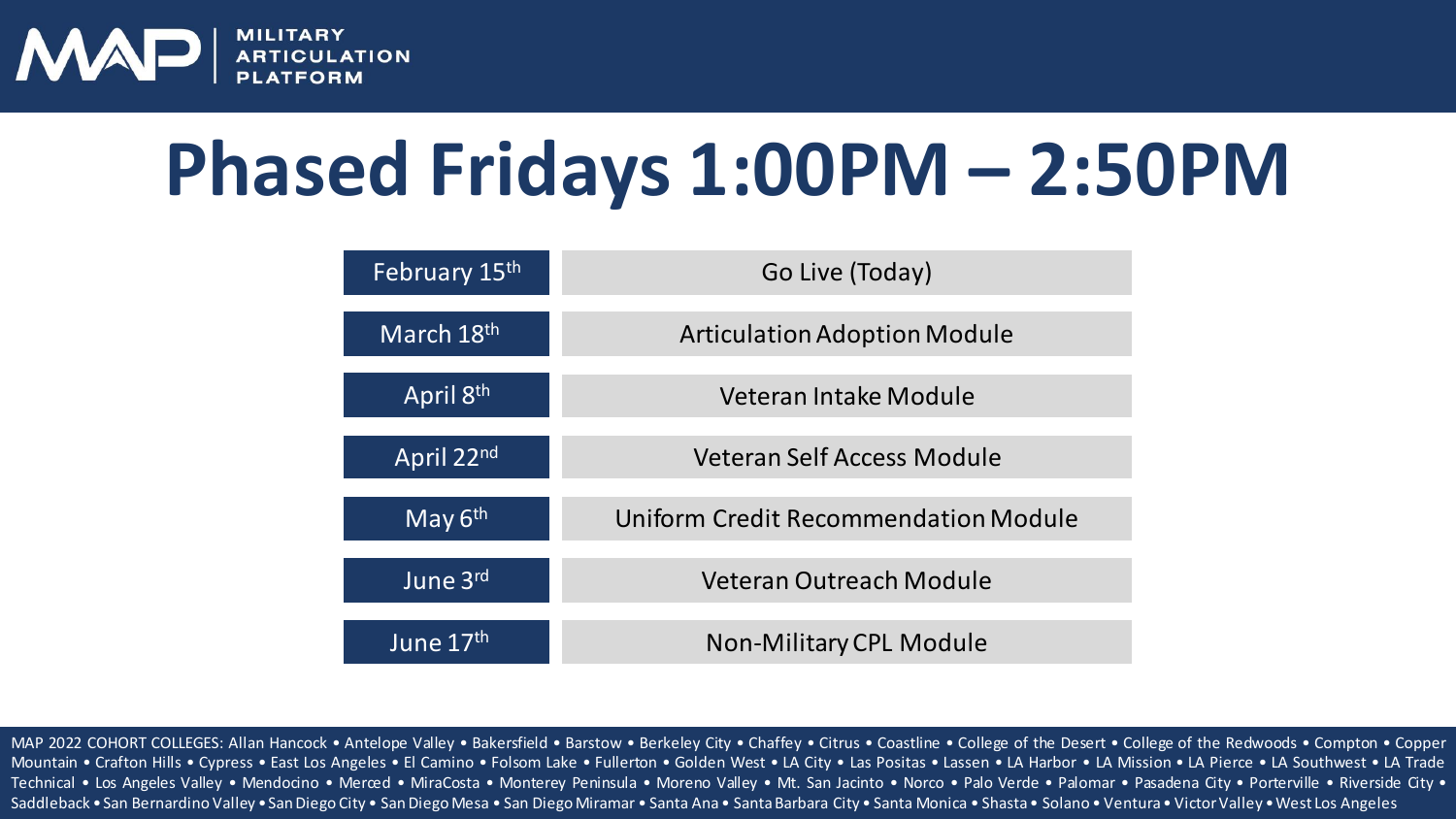

# **Office Hour Fridays March 4nd - April 29th**

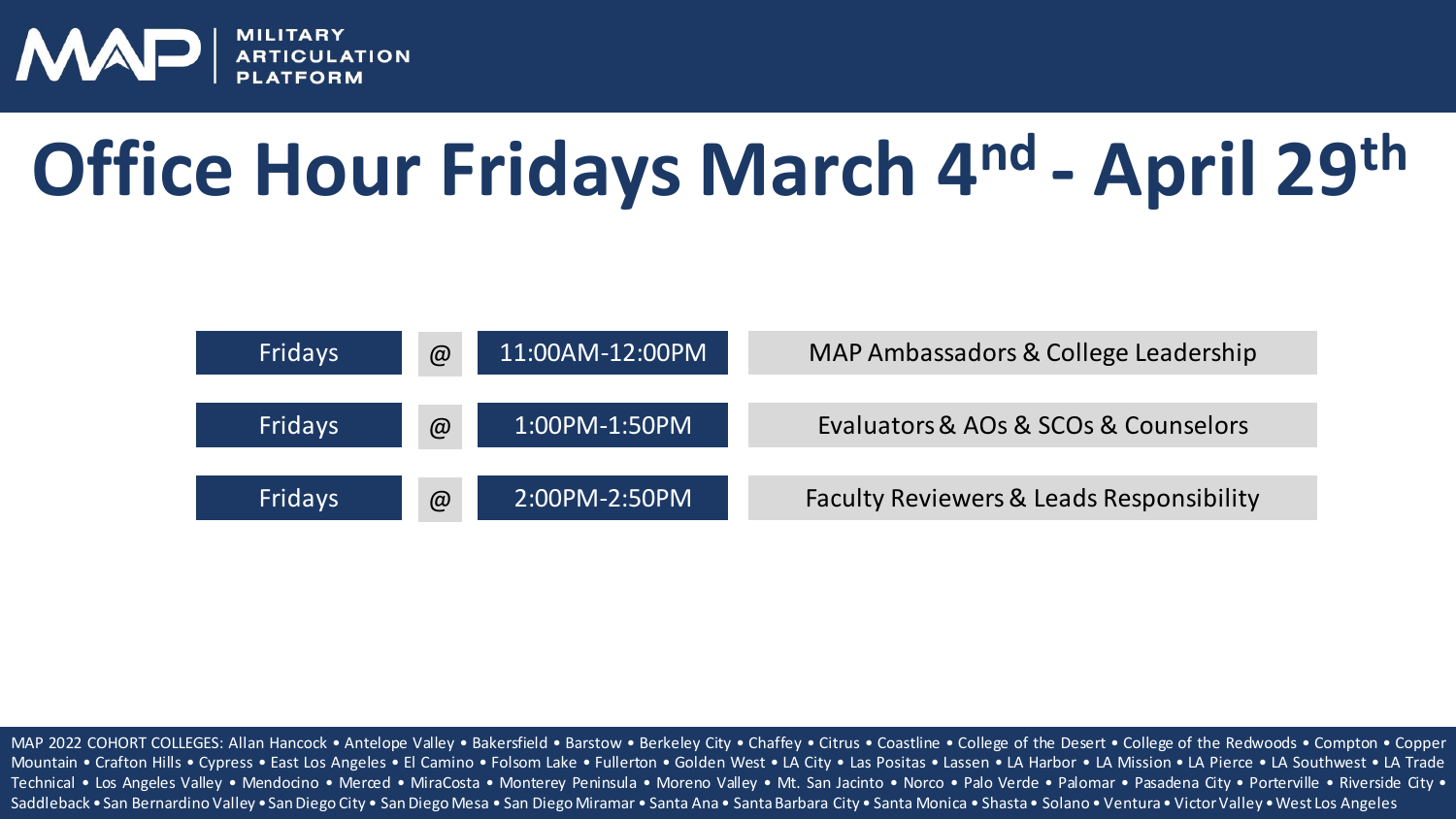

## **10:10-10:40 Guided Setup On Ambassador's Module**

- **College Contact Updates**
- **User Set Up**
	- o Default: Primary Contact, Ambassador, AO, Faculty Lead, SCO, Evaluator
	- o Additional: Faculty Reviewers, Other users as needed
- **Configuration of Approval Queue**
	- o Determine steps that need approval
	- o Multi-College District with shared Curriculum: we will work with each District to customize the approval queue.
- **Data Upload (update or upload or connect)**
	- o Data Connection Method
	- o Course Description
	- o Course SLOs
	- o Course Cross Listed Families
	- o Program Description
	- o Program Required Courses
	- o Existing Articulations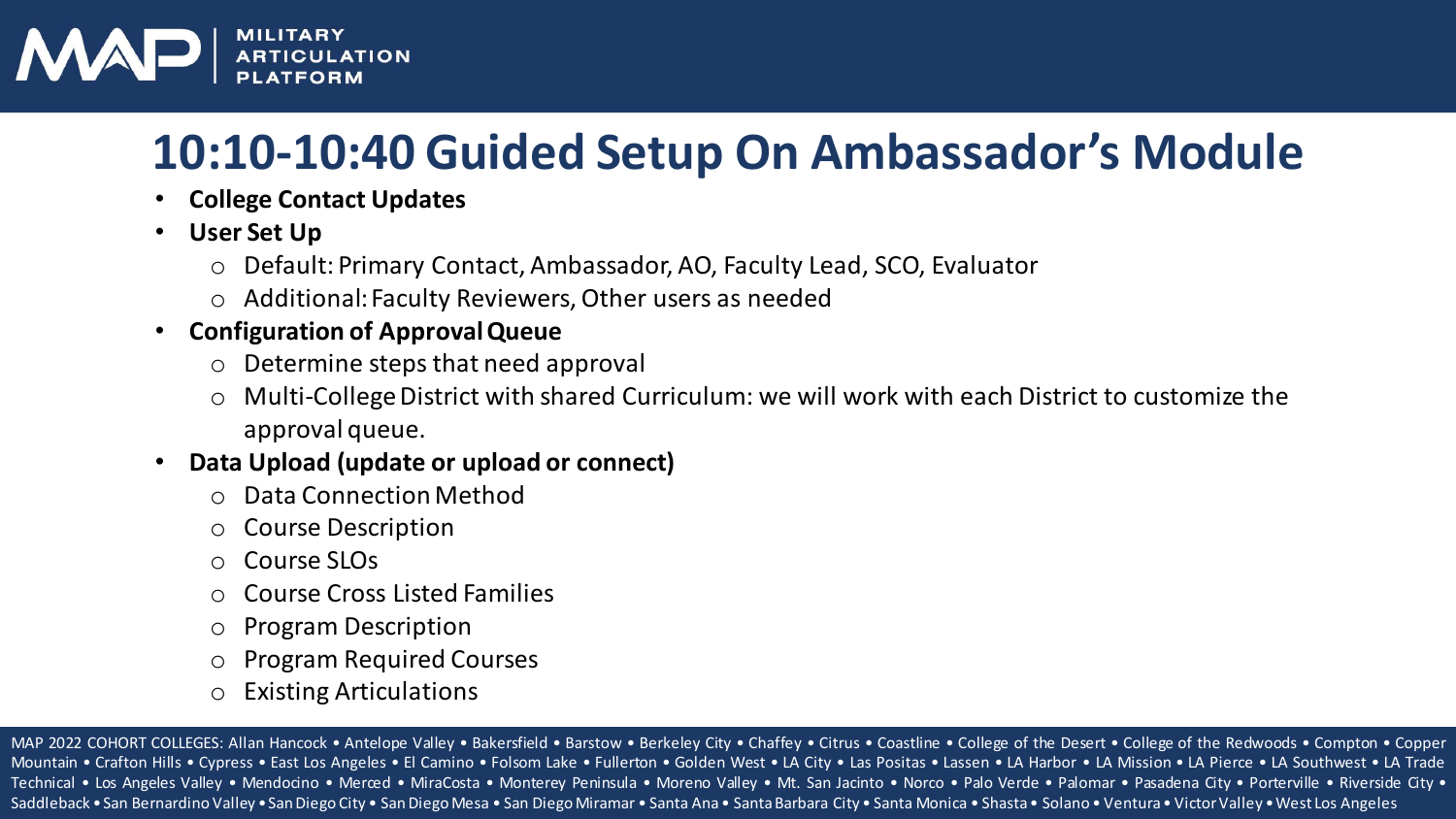

## **10:10-10:40 Guided Setup On Ambassador's Module Continued**

#### • **Resources Available**

- o Chat Feature on MAP
- o Creating a Help Ticket
- o MAP Portal
	- Home (Overview of all Features)
	- Solutions (User Guide and Navigation Resources)
	- Forums (Tips and Announcements)
	- Tickets (Submit modification requests and bug fixes)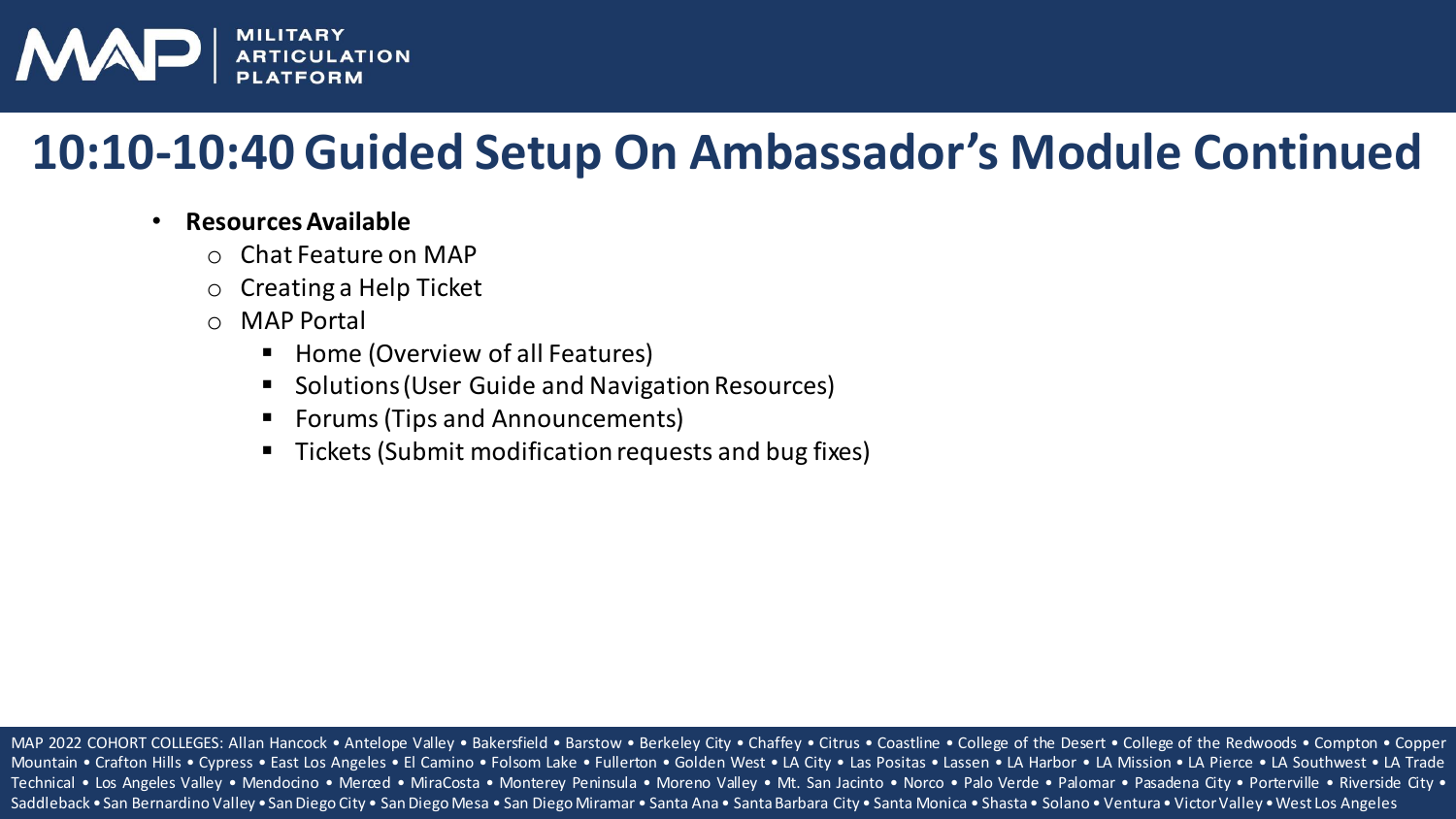

## **10:40-11:30 Pairing and Approving Articulations Demonstration**

- **Demonstrate how to Pair and approve Articulations.**
	- o Search and Create Pairs for Course and Credit Recommendations (CRs)
		- Course: SPAN 1
		- CR: Spanish 12 Hours
		- Course: SPAN 2
		- **CR: Spanish 12 Hours**
	- o Select and View Details ACE Courses and Occupations
	- o Select and Designate And/Or Credit Recommendations
	- Approve by Faculty Reviewer
	- Notes added by AO
	- o Implementation
- **Quick Demo: how to Adopt Articulations from other colleges**
- **Quick Demo: military student intake module**
- **Quick Demo: uploading JSTs and creating Articulation Recommendations based on the JST**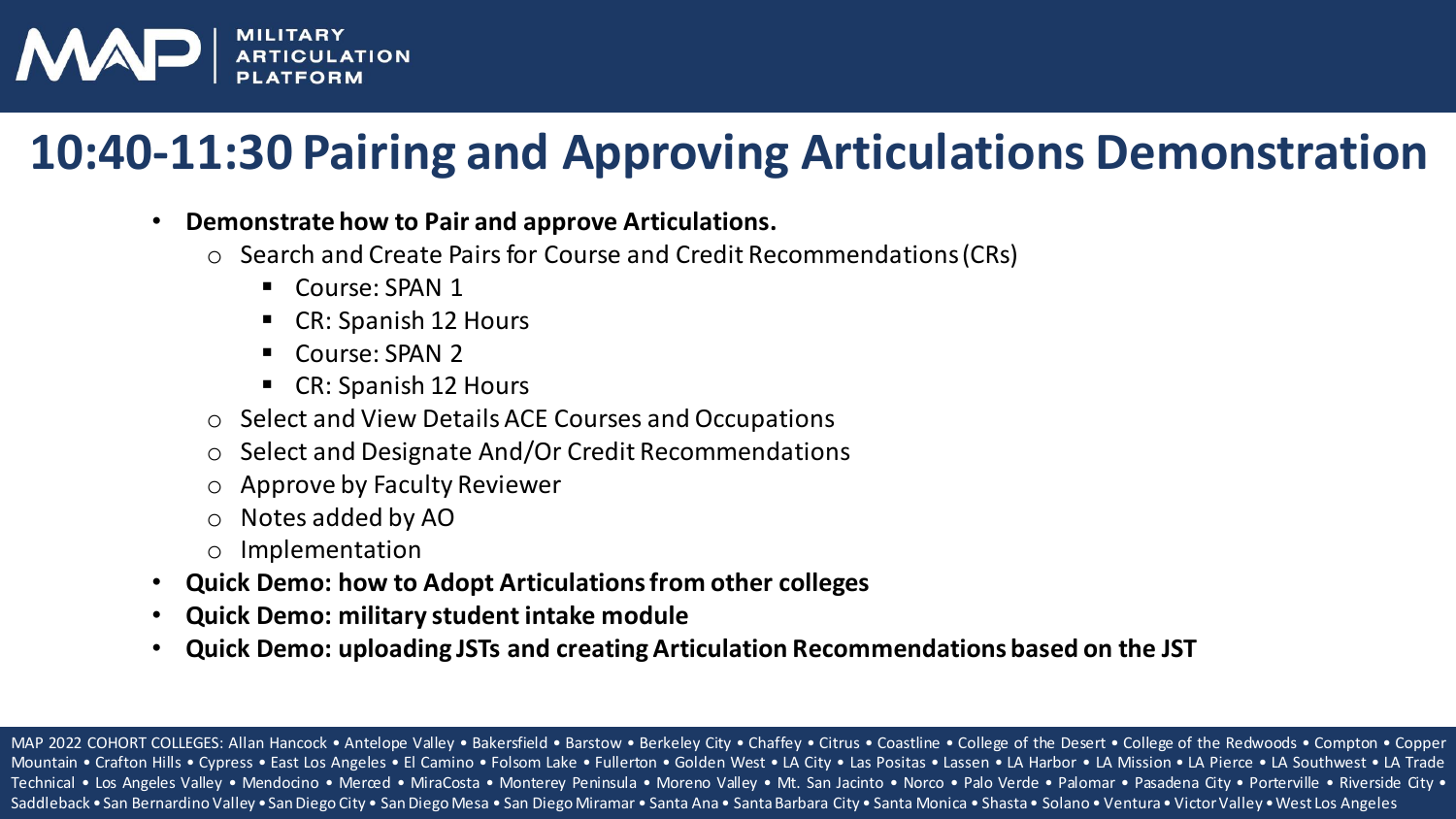

#### **11:30-11:45 Break**

#### **Please gather your articulation materials for our Optional Practicum.**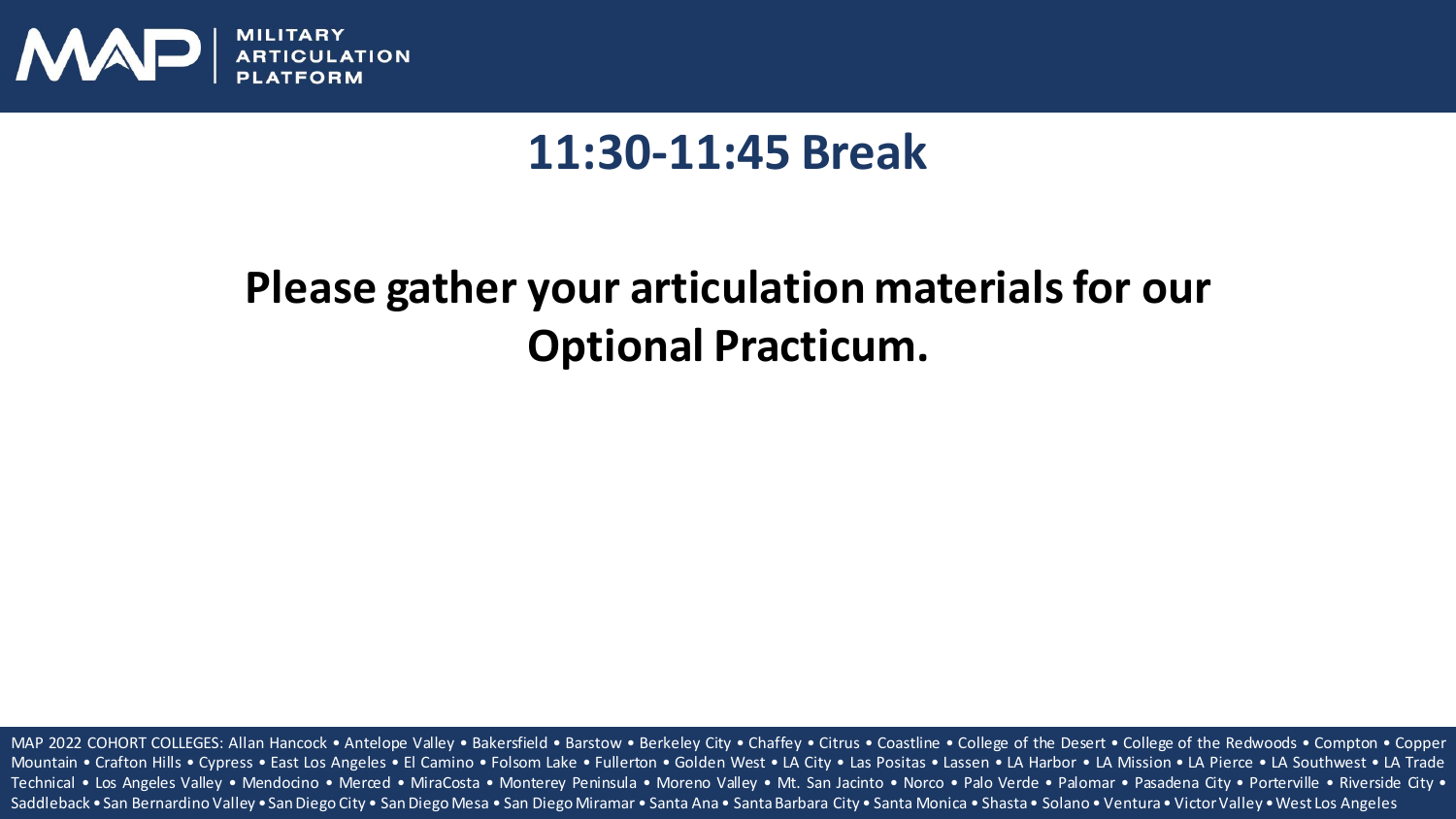

### **11:45-1:00 Optional Practicum**

### **Practice searching, creating, approving, and adopting articulations.**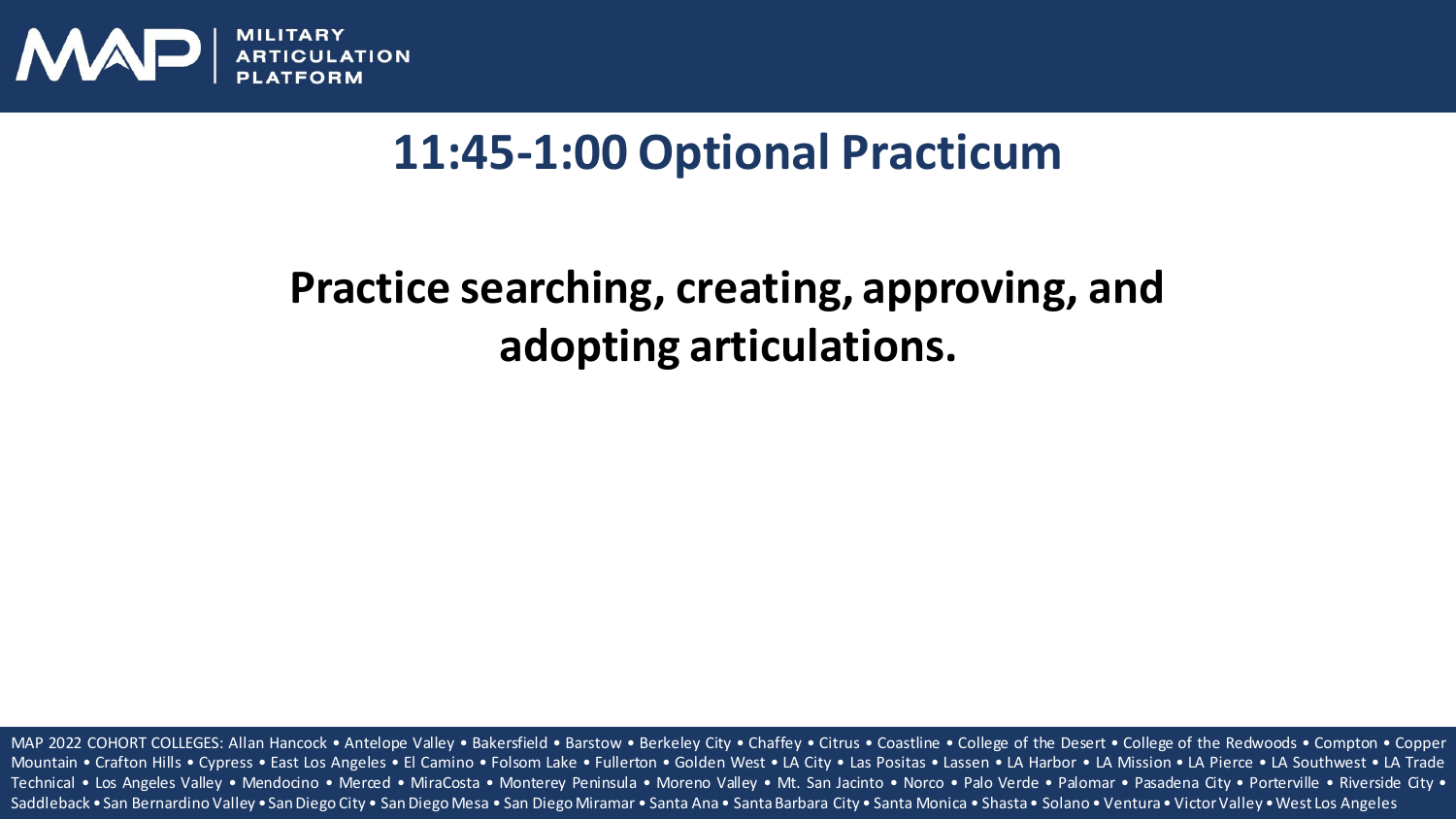

#### **MAP Leadership Team Contacts**

**Calvin Klein Gloria, MAP Project Expert (calvin.gloria@norcocollege.edu) (951-218-6073)**

**Weston Kilbride, ITPI Customer Success Manager (weston.kilbride@theinfotechpartners.com) Brook Goins, ITPI Customer Success Manager (brook.goins@theinfotechpartners.com)**